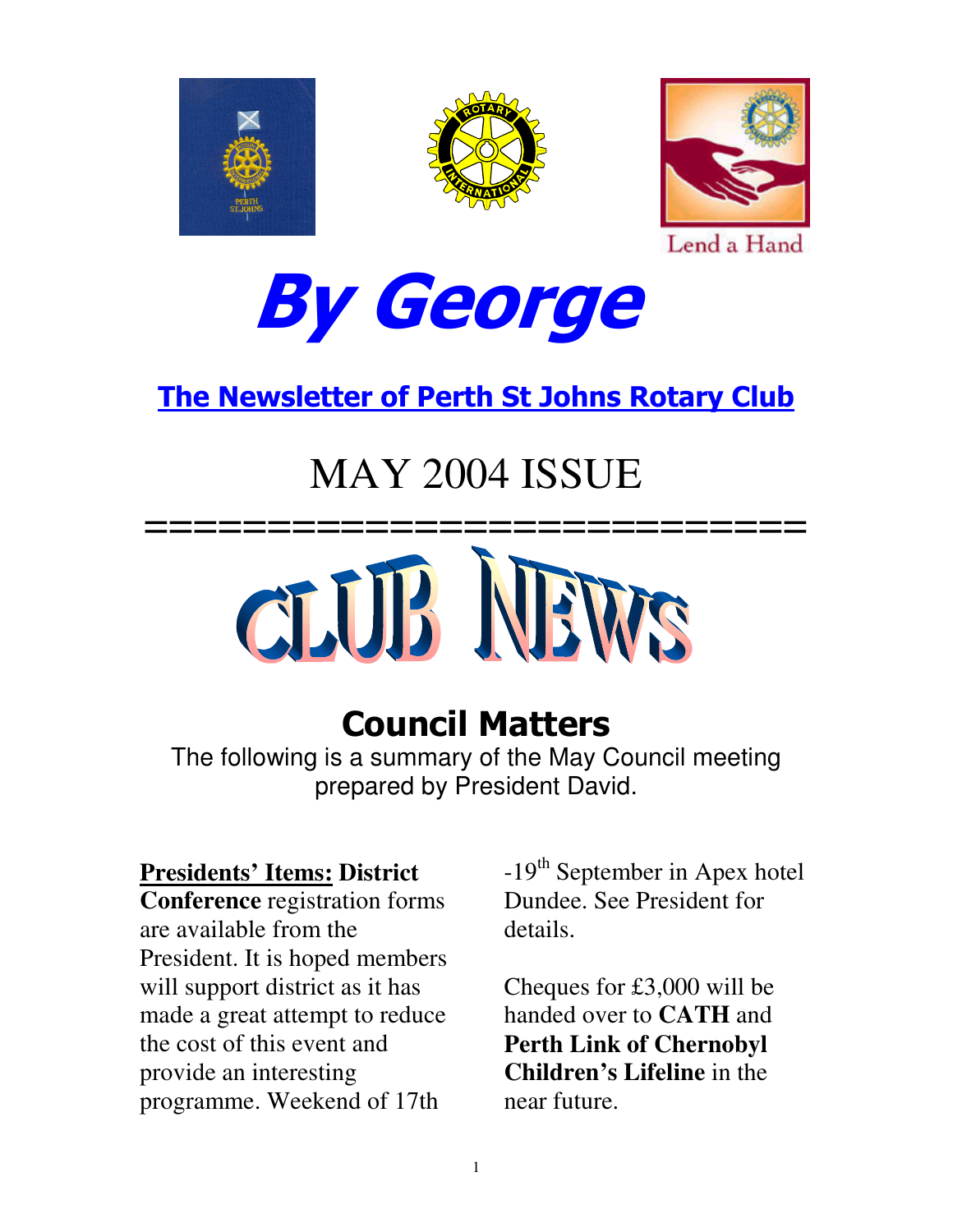#### The **June council meeting**

will be a joint one with the incoming and outgoing convenors all present. The list of committees for next year is now on the board for everyone's information.

#### **Treasurer: Charity account**

balance is at present £18,142 with still £6,000 committed for our major beneficiaries and includes Maureen's visit to the Mercy Ships postponed from last year (c£1500).

**International:** Council will recommend a donation of £250 to Edinburgh Global Partnership, an Edinburgh University based charity which is headed up by a former RYLA student of the club, Caroline Proctor. They are to build a school in Mizanda, Malawi and need to raise £5,000. They have achieved half of this total

already. Tom Howie has done a background check and they have a very good track record and thus we are confident they will deliver. Caroline will also come and talk to the club on completion.

**Ways and Means:** The Police Club has done an enormous amount of work on our behalf in preplanning the **Donkey** Derby on the 20<sup>th</sup> of May. We must now ensure a good turnout of friends, guests and members on the night. Venue is the Royal George, 7.00 for 7.30 and 100-150 people will ensure a huge success. **Every member plus 2 friends will do it.**

**Attendance and House:** as discussed at length at the AGM, Brian has sourced new club banners and we propose to buy 100 at a cost of £3.60 each.

======================================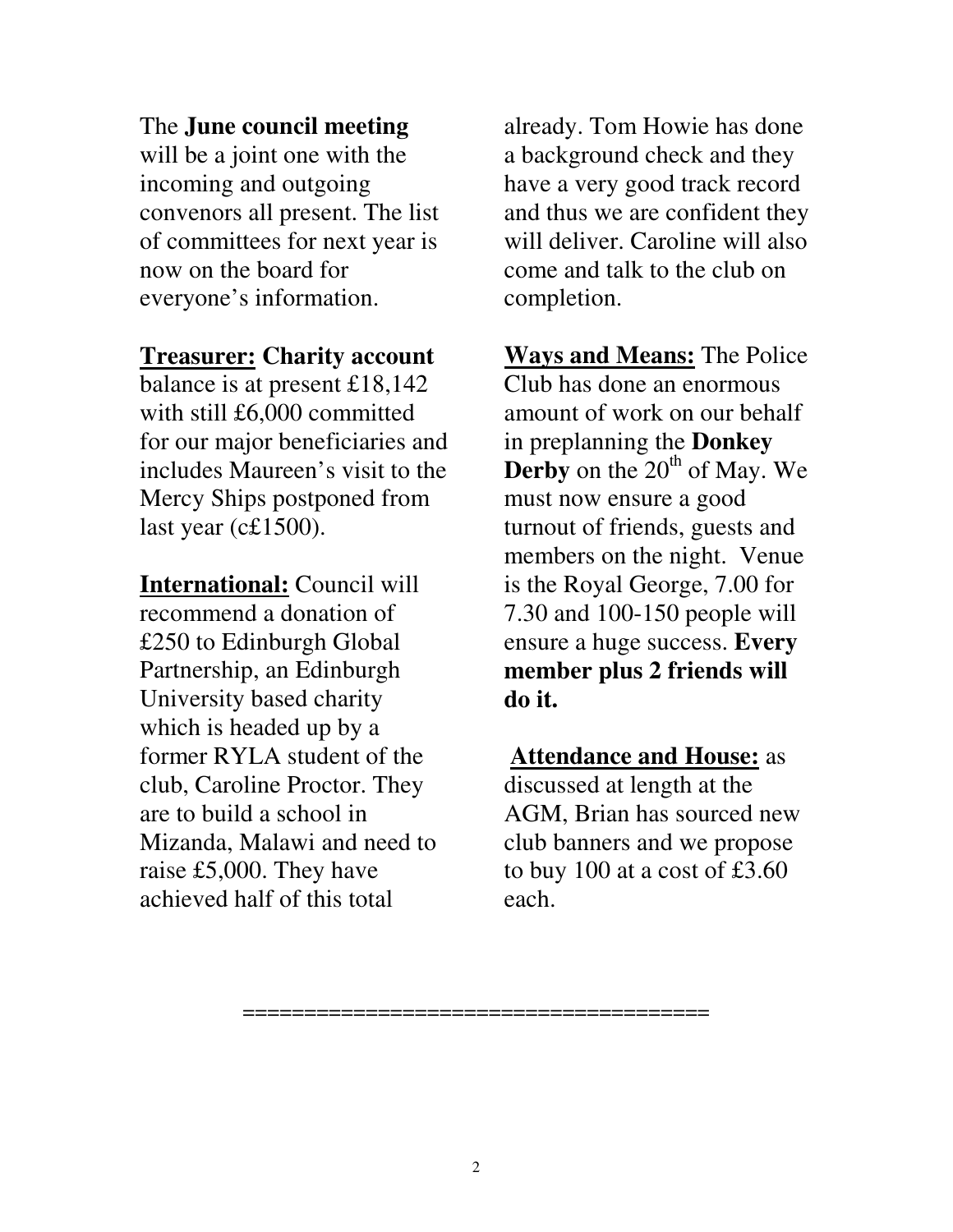## **Door Duty**

26 May Tom Howie and Ian Mutch

2 June John Lewington **9 June Bert Macdonald** 16 June John McIntyre 23 June Ian Marr and **30 June Alan Mathieson** 



and George Pollock and Euna Scott and Robert Scott **Sandy Scrimgeour** and Sandy Taylor

# **Speakers**



26 May Charles Lidstone: Positive Parenting 2 June Bill Grigg: Muirton Master Plan **9 June International Meeting** 16 June Club Meeting 23 June Ian Wightman: Business Support Group

# **Vote of Thanks**

26 May Sandy Taylor: **9 June Neil Townend: 30June Maureen Young** 



2 June Bruce Thomson 23 June Roger Ward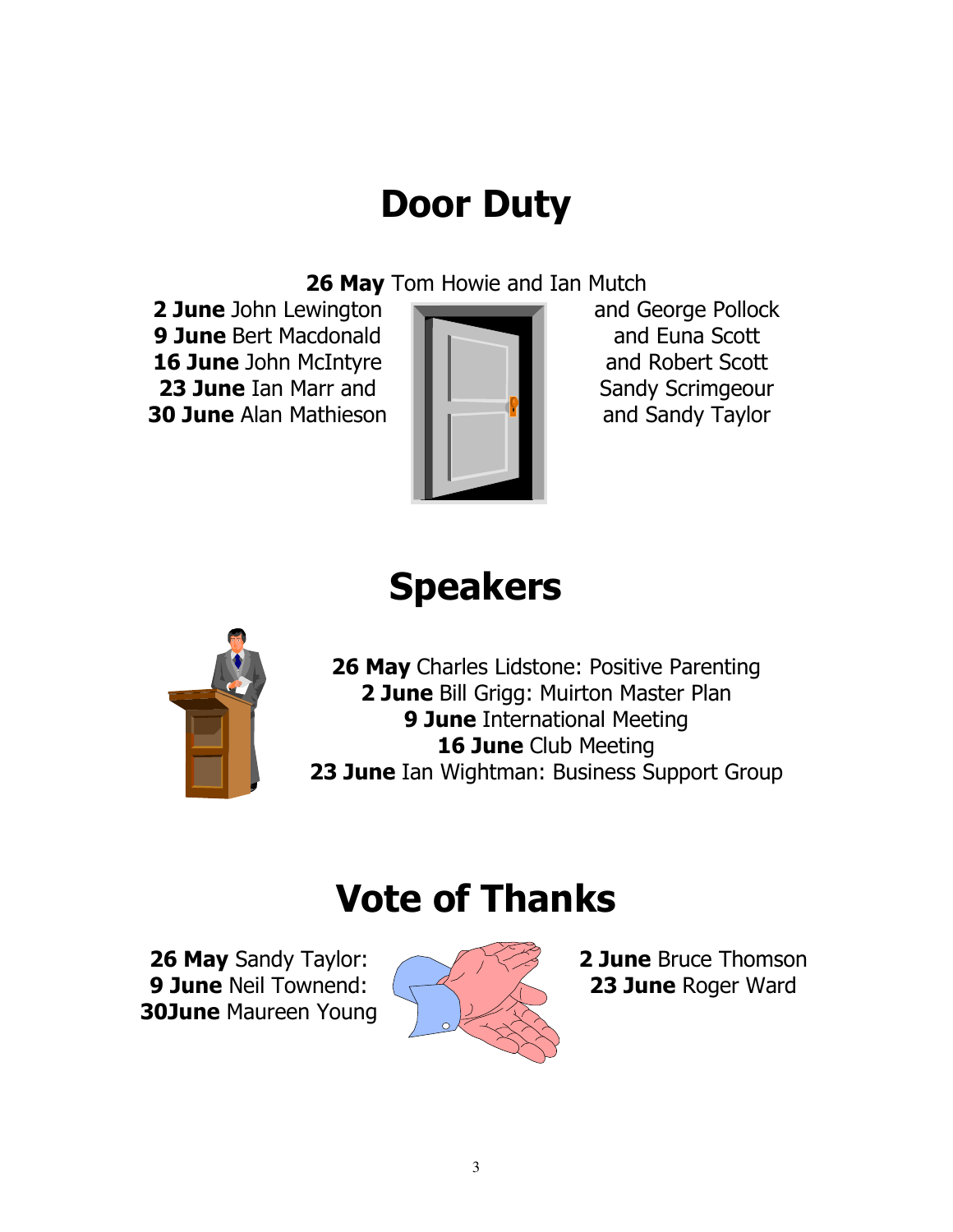## **Bottle Duty**



26 May Michael Archibald: 2 June Elaine Cant **9 June** David Cuthbert: 16 June Albert Donaldson 23 June TBA: 30 June Michael Jamieson

### ON THE LIGHTER SIDE

**When I went to lunch today, I noticed an old lady near a park bench sobbing her eyes out. I stopped and asked her what was wrong.**

**She said, "I have a 22 year old husband at home. He makes love to me every morning and then gets up and makes me pancakes, sausage, fresh fruit and freshly ground coffee."**

**I said, "Well, then why are you crying?"**

**She said, "He makes me homemade soup for lunch and my favourite cakes and then makes love to me for half the afternoon".**

**I said, "Well, why are you crying?" She said, "For dinner he makes me a gourmet meal with wine and my favourite dessert and then makes love to me until 2:00 a.m.**

**I said, "Well, why in the world would you be crying?"**

**She said, "I can't remember where I live!!!!"**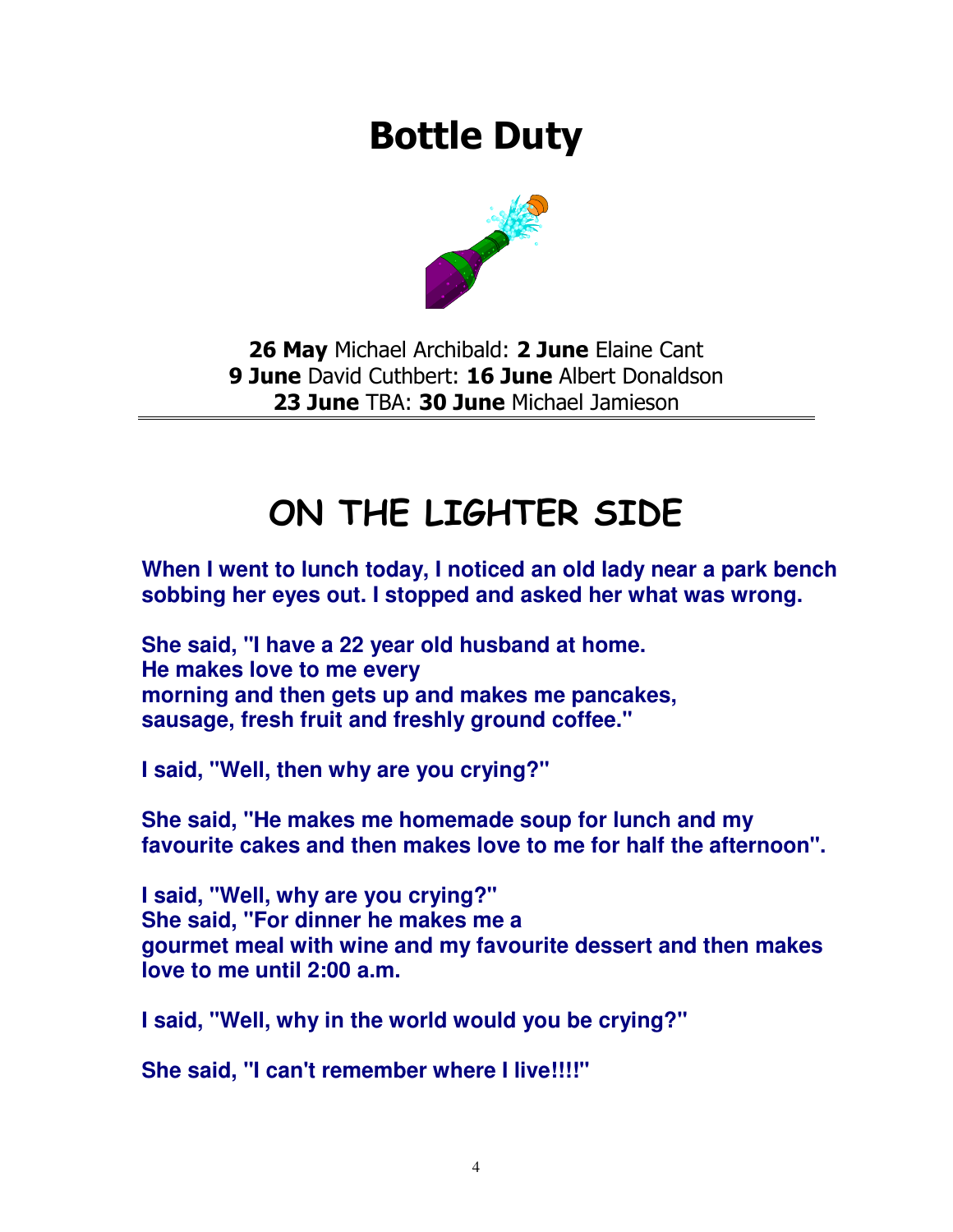### LIFE IN THE 1500'S

(For those that can remember that far back!) The next time you are washing your hands and complain because the water temperature isn't just how you like it, think about how things used to be. Here are some facts about the1500s:

Most people got married in June because they took their yearly bath in May, and still smelled pretty good by June. However, they were starting to smell, so brides carried a bouquet of flowers to hide the body odor. Hence the custom today of carrying a bouquet when getting married.

Baths consisted of a big tub filled with hot water. The man of the house had the privilege of the nice clean water, then all the other sons and men, then the women and finally the children Last of all the babies. By then the water was so dirty you could actually lose someone in it. Hence the saying, "Don't throw the baby out with the bath water"

Houses had thatched roofs-thick straw-piled high, with no wood underneath. It was the only place for animals to get warm, so all the cats and other small animals (mice, bugs) lived in the roof. When it rained it became slippery and sometimes the animals would slip and off the roof. Hence the saying "It's raining cats and dogs."

There was nothing to stop things from falling into the house. This posed a real problem in the bedroom where bugs and other droppings could mess up your nice clean bed. Hence, a bed with big posts and a sheet hung over the top afforded some protection. That's how canopy beds came into existence.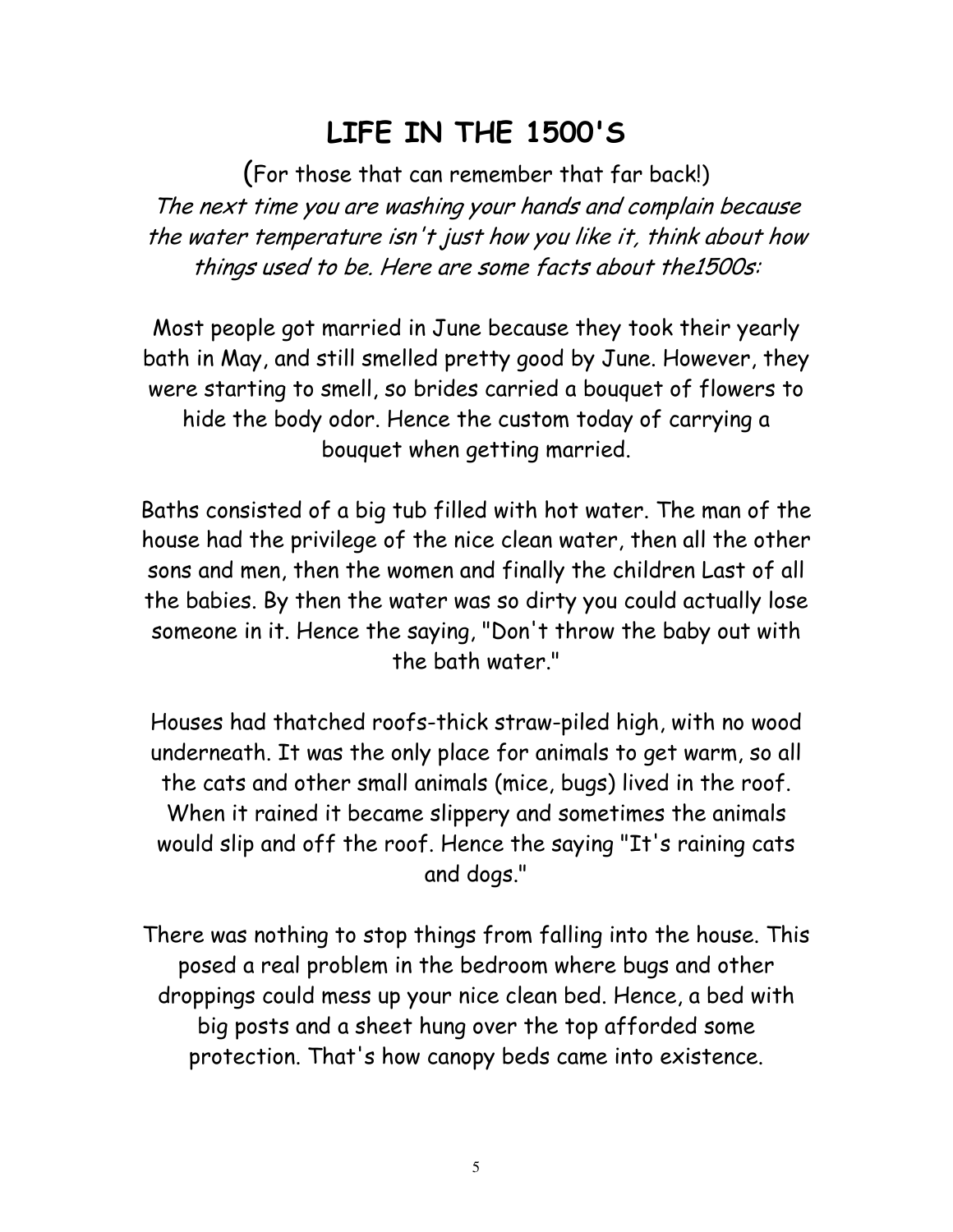The floor was dirt. Only the wealthy had something other than dirt. Hence the saying "dirt poor." The wealthy had slate floors that would get slippery in the winter when wet, so they spread thresh (straw) on floor to help keep their footing. As the winter wore on, they adding more thresh until when you opened the door it would all start slipping outside. A piece of wood was placed in the entranceway. Hence the saying a "thresh hold."

(Getting quite an education, aren't you?)

In those old days, they cooked in the kitchen with a big kettle that always hung over the fire. Every day they lit the fire and added things to the pot. They ate mostly vegetables and did not get much meat. They would eat the stew for dinner, leaving leftovers in the pot to get cold overnight and then start over the next day. Sometimes stew had food in it that had been there for quite a while. Hence the rhyme, "Peas porridge hot, peas porridge cold, peas porridge in the pot nine days old."

Sometimes they could obtain pork, which made them feel quite special. When visitors came over, they would hang up their bacon to show off. It was a sign of wealth that a man could "bring home the bacon." They would cut off a little to share with quests and would all sit around and "chew the fat."

Those with money had plates made of pewter. Food with high acid content caused some of the lead to leach onto the food, causing lead poisoning death. This happened most often with tomatoes, so for the next 400 years, tomatoes were considered poisonous.

Bread was divided according to status. Workers got the burnt bottom of the loaf, the family got the middle, and quests got the top, or "upper crust."